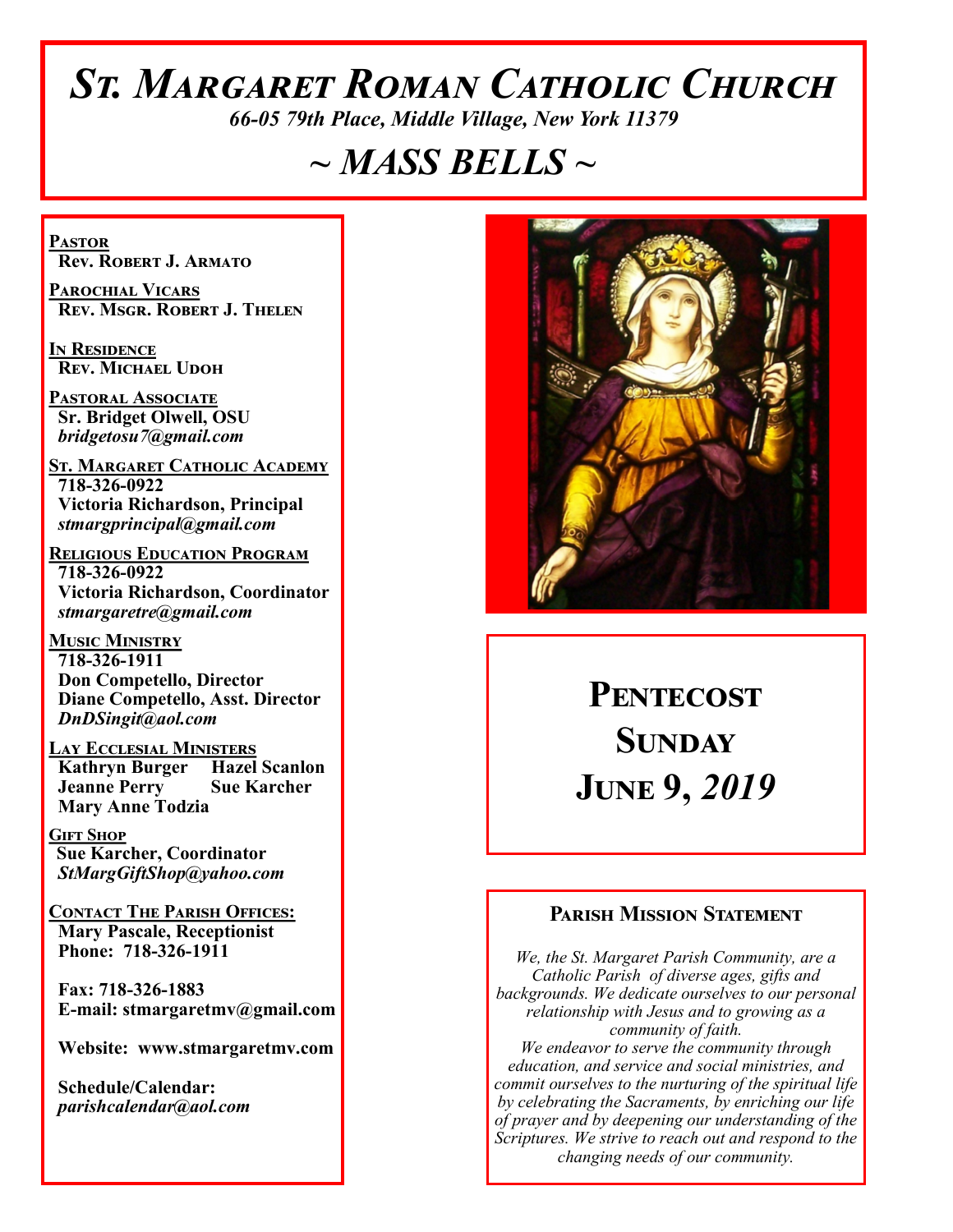### *MASSES FOR THE WEEK*

| SUN.<br>7:30<br>9:00<br>10:30<br><b>NOON</b><br>5:00PM | <b>JUNE 9 - PENTECOST SUNDAY</b><br><b>Carol McDonald</b><br>Antonino Catalano/Sacro Cuopedi Gesu/<br>Marie Curatolo/Rosario Chiarenza/<br>Salvatore Cipponeri/Giuseppe Pagano/<br>Pellegrino Benfari/Francesco Virruso/<br>Joseph Sparacio<br>People of the Parish<br>The O'Sullivan Family | M                                                        |
|--------------------------------------------------------|----------------------------------------------------------------------------------------------------------------------------------------------------------------------------------------------------------------------------------------------------------------------------------------------|----------------------------------------------------------|
| MON.<br>7:00<br>9:00                                   | <b>JUNE 10 - WEEKDAY</b><br>Anne Abbruzzese<br><b>Tom Cordero</b>                                                                                                                                                                                                                            | $\bf CO$                                                 |
| TUE.<br>7:00<br>9:00                                   | <b>JUNE 11 - ST. BARNABAS</b><br><b>Steven Dominic Belviso</b><br>Maria Curatolo                                                                                                                                                                                                             | app<br>N <sub>O</sub><br>Mo                              |
| WED.<br>7:00<br>9:00                                   | <b>JUNE 12 - WEEKDAY</b><br><b>Welfare of Lillia Nanassy</b><br><b>John Winter</b>                                                                                                                                                                                                           | <b>BA</b><br>Sur<br>rec                                  |
| THU.<br>7:00<br>9:00                                   | <b>JUNE 13 - ST. ANTHONY OF PADUA</b><br>Daniel Fitzgerald<br><b>Karl Matzelle</b>                                                                                                                                                                                                           | you<br>WI<br>six                                         |
| FRI.<br>7:00<br>9:00                                   | <b>JUNE 14 - WEEKDAY/FLAG DAY</b><br>Members of the US Armed Forces<br>Maria Curatolo                                                                                                                                                                                                        | prie<br>For<br><b>WW</b>                                 |
| SAT.<br>9:00                                           | <b>JUNE 15 - WEEKDAY</b><br>Collective: Angelina & Vittorio Grillo/<br>Giuseppina & Giacomo Gennari/<br>Vito DePaola and Family/                                                                                                                                                             | TH<br>at $7$<br>nee                                      |
| 5:00PM                                                 | <b>Anthony Santora</b>                                                                                                                                                                                                                                                                       | $\mathbf{L}$                                             |
| SUN.                                                   | JUNE 16 - THE MOST HOLY TRINITY/<br><b>FATHER'S DAY</b>                                                                                                                                                                                                                                      | prin<br>TH                                               |
| 7:30<br>9:00                                           | Jorge Bonilla<br>Il Popolo delle Parocchia/Filippo e<br>Leonardo Curatolo e defunti della famiglia/<br>Calogero Ciaccio/Vincenza, Mariano e<br>Salvatore Palmeri/Daniele Bussa/Antonino<br>e Giuseppe Catalano/Rosaria e Nunzio<br>Taormina/Maria Curatolo/Giuseppe                          | fro<br>Dn<br><b>BO</b><br>fro <sub>1</sub><br>are<br>718 |
| 10:30<br><b>NOON</b><br>5:00PM                         | Pagano/Michael, Saverio e Luigi Bosco/<br>John J. Forte<br>Giuseppe LaBarbera<br>Father's Day Novena                                                                                                                                                                                         | <b>CU</b><br>7-8<br>امتى                                 |

#### **WE HAVE MANY MASS OPENINGS THROUGH THE END OF THE YEAR. COME TO THE RECTORY DURING REGULAR BUSINESS HOURS TO MAKE AN INTENTION REQUEST.**

## **PARISH INFORMATION**

**Rectory Office Hours Monday - Friday - 9 am to Noon, and 1 pm to 5pm Tuesday & Wednesday evenings 5-7pm Saturday - by appointment Sunday - closed**

**DNFESSIONS** - Saturday, 4-4:45 pm or by solutment with a priest.

**NOVENA** to Our Lady of the Miraculous Medal ndays after the 9am Mass.

**PTISMS** take place on the 1st and 3rd ndays of the month. Please call the tory for an appointment and to register ır child.

**WEDDINGS MUST** be scheduled at least months in advance by appointment with a est or a deacon. Please call the rectory office. marriage preparation information visit w.pre-cana.org.

**THE ENGLISH CHOIR** rehearses on Tuesday, pm in the Church. Tenors and baritones ded!

**CORO ITALIANO** prattica ogni Domenica na della Messa Italiana.

**TE YOUTH CHOIR** rehearses on Thursday, m 6-7 pm in the Church. For more info, Dsingit@aol.com

**BOY SCOUT TROOP #119** meets on Tuesdays m 7:15-9 pm in the Parish Hall. New members welcome, age 10 1/2 & up. Call Mr. Krzewski, 8-894-4099.

**B PACK #119** meets on Mondays from :30 pm in the Parish Hall. New members welcome, age 6 to 10-1/2. Call Mr. Krzewski, 718-894-4099.

**SENIOR CITIZENS** meet every Wednesday at 12 Noon in the Parish Center.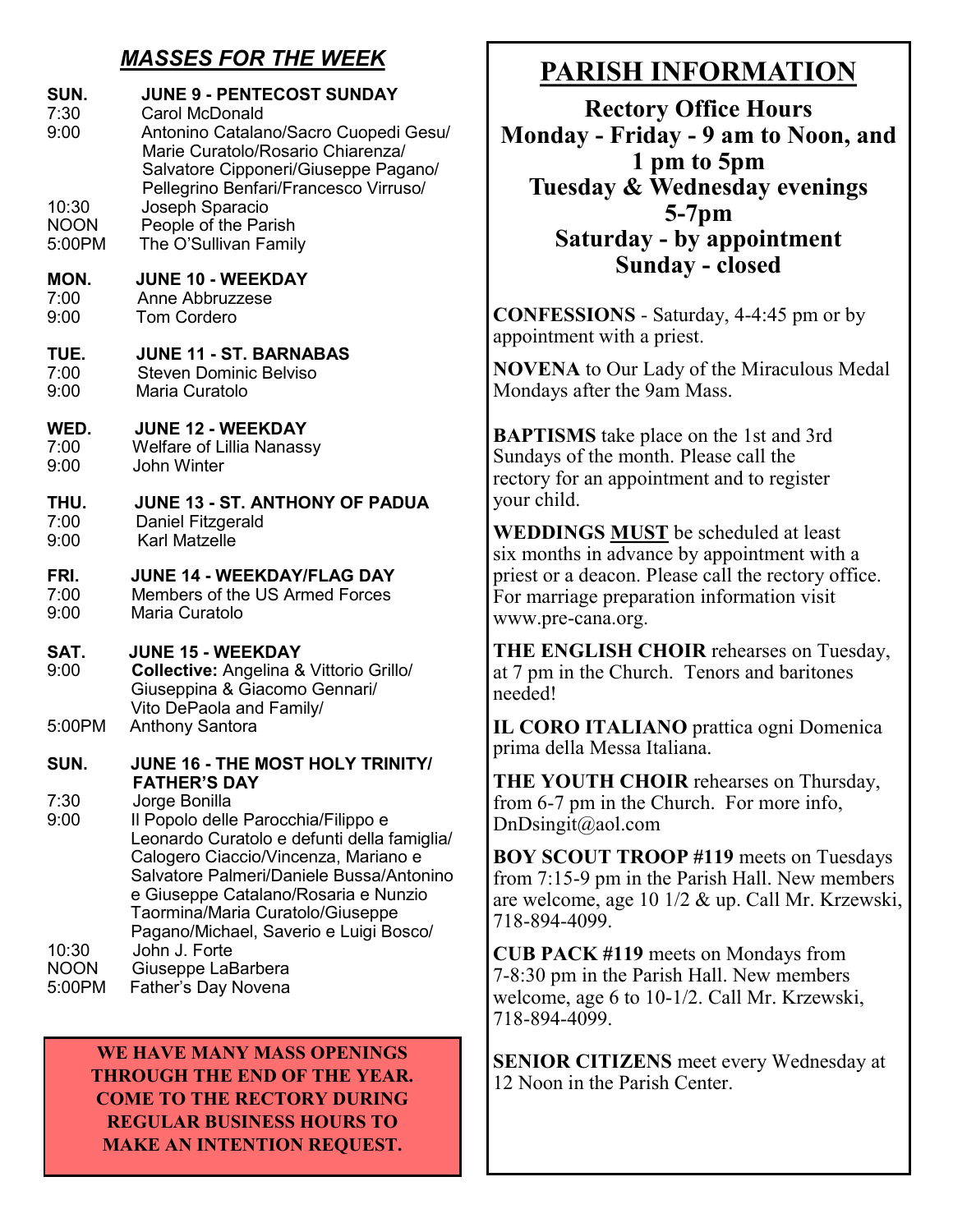# PLEASE PRAY FOR OUR SICK

Karen Guarascio, Connie Faccibene, Linda Frazier, Cari Ann Falk-LoBello, Glen Falk, Ronald Frazier, Robert Sabini, Lee Falk, Scott White, Baby McKinley Kelleher, Sean Harrison, Justin James Quirke, Elizabeth Ott, Dr. Joan Virostko, Alfie Poje, Carol Arevalo, Jim O'Driscoll, Victoria Lippolis, Mary Rigovich, Matteo Sabini, Charles Schaaf, Alvaro Andres Gonzalez, Luis Sanchez, Billy Gillespie, George McGarry, Cathie Greulich, Anthony Bruno, John Wert, Joseph Stubbs, Bob & Karen Schaefer, Michael Hirst, Mary Harrison, John Murphy, Anne McGinnis, Richard Santangelo, Norma Voyer, Vicky Turato, Julio Pelaez, Maritza Gutierrez, Graciela Mora, Cindy Mulore, Salvatore Tuttolomondo, Gloria Mojica, Gloria Pemaj, Anne Gorian, Allen McConville, Joseph Simon, Jack Marchindiondo, Victoria Lippolis, The Scaturro Family, Joseph Siano, Louis Pitelli, Marion Caracciola, Vita Mazzola, Giovanni Campo,

*The names will remain for 3 months, please call 718-326-1911 and ask for continued prayers.*

#### **Prayer Requests**

**Pray for vocations to the Priesthood and Religious Life.** 

**Please pray for our men and women from our Parish serving in the defense of our country: Lt. Col. Thomas Frohnhoefer Sgt. Robert A. Domenici** 



#### *WE RECALL OUR BELOVED DECEASED*

*Especially, Marion V. Hartmann, May they rest in Christ's Peace!*

## **MEMORIALS**

#### *WINE & HOSTS THIS WEEK*

*are offered in memory of William & Barry Kearns at the request of Frank & Florence Cerar.*

## *TABERNACLE LAMP THIS WEEK*

*is lit in memory of John Winter at the request of The Winter Family.*



### **TODAY'S READINGS**

 *Pentecost Sunday* 

Acts2:1-11 Ps 104:1, 24, 29-30, 31, 34 1 Cor 12:3b-7, 12-13 or Rom 8:9-17 Jn 20:19-23 or Jn 14:15-16, 23b-26

#### **READINGS FOR THE WEEK**

| Monday:    | Gn 3:9-15, 20 or Acts<br>$1:12-14$<br>Ps 87:1-2, 3, 5, 6-7<br>Jn 19:25-34   |
|------------|-----------------------------------------------------------------------------|
| Tuesday:   | Acts 11:21b-26; 12:1-3<br>Ps 98:1, 2-3ab, 3cd-4<br>$5-6$<br>Mt $5:13-16$    |
| Wednesday: | 2 Cor 3:4-11<br>Ps 99:5,6,7,8,9<br>Mt $5:17-19$                             |
| Thursday:  | 2 Cor $3:15-4:1, 3-6$<br>Ps 85:9ab, 10, 11.12,<br>$13 - 14$<br>Mt 5:20-26   |
| Friday:    | 2 Cor 4:7-15<br>Ps116:10-11,15-16,<br>17-18<br>Mt 5:27-32                   |
| Saturday:  | 2 Cor 5:14-21<br>Ps $103:1-2$ , $3-4$ , $9-10$ ,<br>$11 - 12$<br>Mt 5:33-37 |
| Sunday:    | $Prv 8:22-31$<br>Ps 8:4-5,6-7,8-9<br>Rom $5:1-5$<br>$Jn$ 16:12-15           |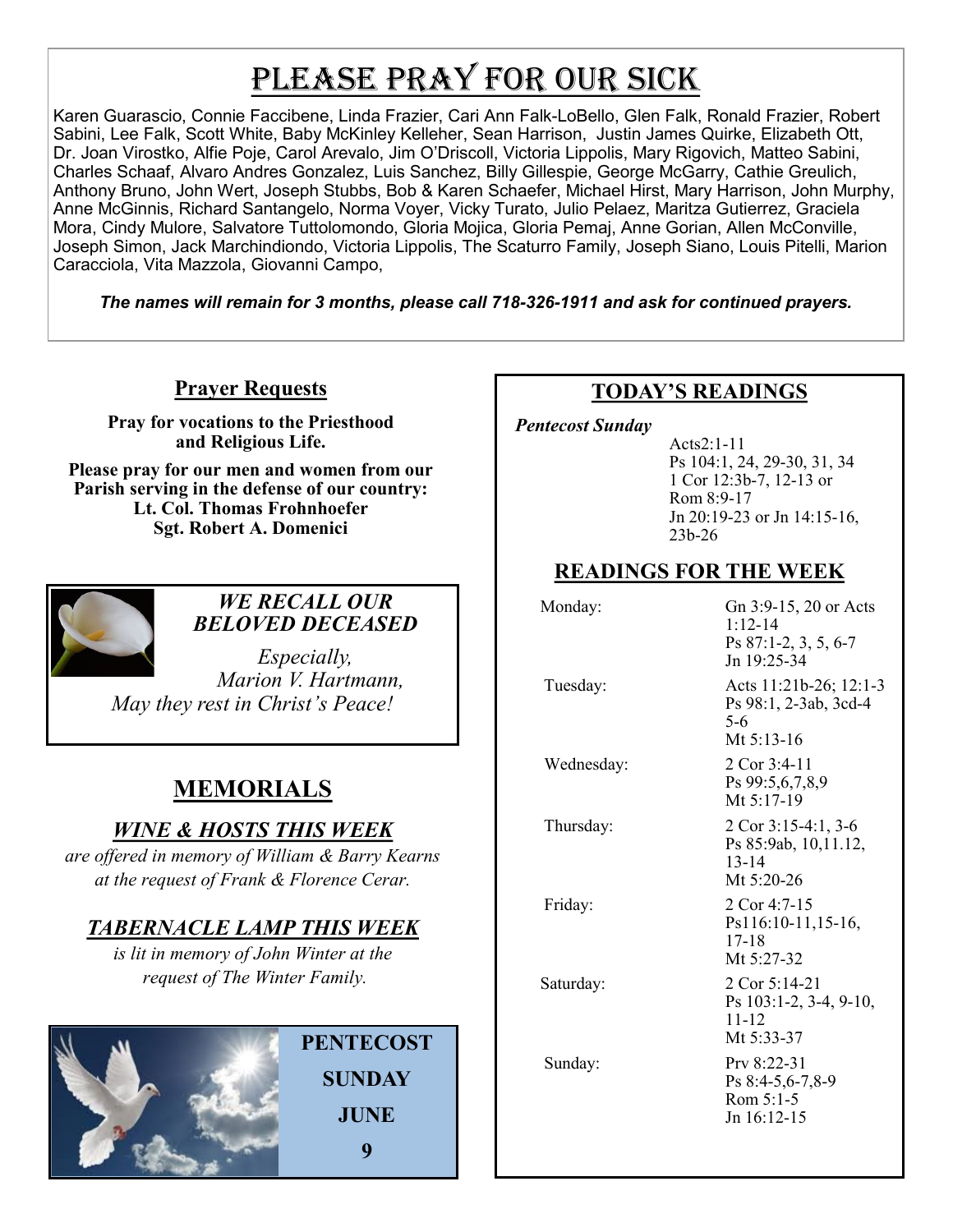



will be given in St. Margaret Catholic Academy Library on Saturday, June 29th, from 9:00am to 3:30pm

#### **THE COST:** \$45.00 per person

**THE BENEFITS:** 10% discount on liability and collision insurance for 3 years. Up to 4 points deduced from your driving record.

**CONTACT:** Sister Bridget at **718-326-1911** for more information or to register.

### **THE ST. VINCENT dePAUL SOCIETY**

will hold their next meeting on Monday, June 10th, at 9:00am in the Convent. New members are always welcome!

### **PARISH REGISTRATION**

 Very often, people come to the Rectory asking for a certificate or letter attesting to their being active members of our Parish. That's hard for us to do, if there is no record of their being registered.

 All families worshiping here at St. Margaret's are encouraged to register with the Rectory Offices. All you have to do is complete the following information and drop it into the collection basket. We'll take it from there.

Name:

Address:

Phone #:  $($   $)$ -  $-$ 

#### **REMEMBER DAD**

 Remember your father and grandfathers in our **Fathers Day novena of Masses.** Use the envelope in your packet or one available in the racks in Church.

#### **THE ST. JOHN'S UNIVERSITY SPEECH AND HEARING CENTER**

 will be offering **"Hearing Aid Help"** from June 17 until August 7, 2019. This is a **FREE** service and is available for anyone who has a hearing aid and may be experiencing some difficulty caring for it or using it.

 Please call the center, **718-990-6480** to schedule an appointment. The Speech and Hearing Center is located at 152-11 Union Turnpike, Flushing, NY

#### **SUMMER SCHEDULE**

 Our Mass attendance drops each summer as people go off on vacation. Last year, the entire weekend congregation could have fit comfortably in two just Masses.

 In conjunction with our sister parishes in the Deanery, we are reducing the Mass schedule **for the summer.** 

 **SUNDAY MORNING** Masses will be celebrated at **8:00 (English)** and **10:00 (bilingual Italian/English) from July 7 through and including September 8.**

 **ALL OTHER** *weekend and weekday* **MASS TIMES REMAIN UNCHANGED.**

#### **CONGRATULATIONS!**

to **Stephanie Barbaro** and **Ryan DeBiase,** two of our alumni who were awarded law degrees from St. John's University last week.

Well done!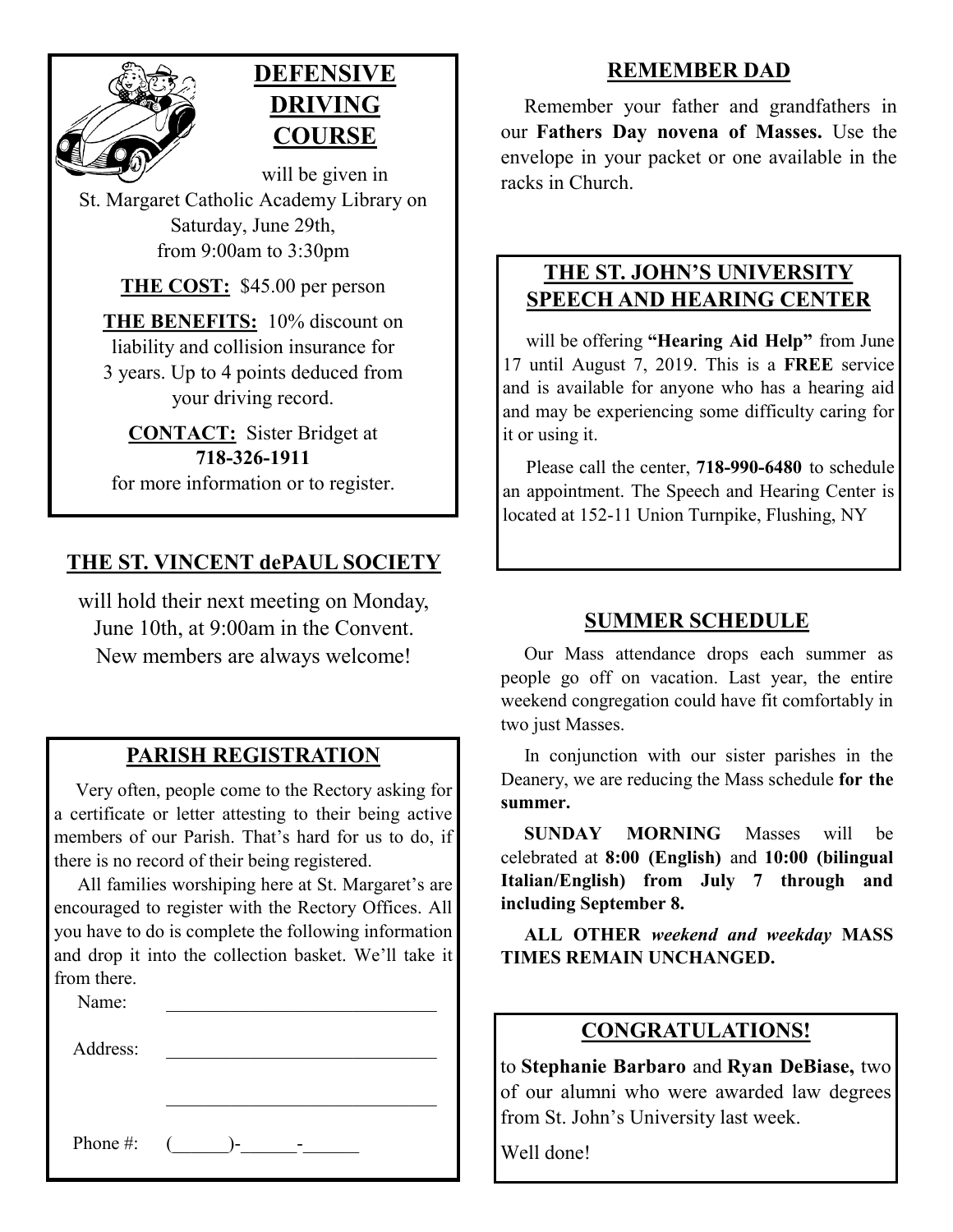# **~ St. Margaret Gift Shop ~**

Wednesdays, 12:00 - 4:00 pm Saturdays, 4:00 - 5:00 pm and Sundays, 9:00 am - 1:00 pm

We have a selection of religious goods: Rosaries - Medals - Gifts Crucifixes - Statues - Bibles other books **AND MORE!**

If we don't have it, we'll try to get it for you. The Gift Shop is located in the rectory. Please use the red side door in the parking lot. If the door is closed, please knock.

### Contact us: **StMargGiftShop@yahoo.com**

## **USE OF ENVELOPES**

 Please help us keep our records straight by putting the amount of your donation in the space indicated on your envelopes. It will make life a lot simpler for our counters and recorders.

Thank you!

## **ANNUAL CATHOLIC APPEAL**

 Our 2019 Annual Catholic Appeal continues to grow thanks to the **127** families who have pledged **\$43,018** toward our goal of **\$65,897.**  We're now at **65.3%** of our parish goal, with "only" **\$22,879** to go.

 Please donate as your means allow. Use the envelopes mailed to you or available in church *to send your donation directly to the Appeals office.*

**All funds donated for this Campaign are used ONLY to serve the people of our parishes in Queens and Brooklyn.** 

## **~ Monthly Memorial Mass ~**

 A **bi-lingual (English and Italian) memorial Mass with music** is celebrated each month for the repose of the souls of those who were buried from our church during the preceding month.

 While we no longer celebrate private memorial Masses, families who wish to have an annual or "month's mind" Mass offered for a loved one can join in this monthly celebration. Please contact the Rectory at 718-326-1911 to make the arrangements.

 **The next memorial Mass will be celebrated at 11:45 am, Saturday July 13.** 



### **THE ST. VINCENT FOOD PANTRY**

is located in the Convent 66-25 79th Place

#### **The Pantry is open every WEDNESDAY AND SATURDAY from 10:00 am to 12:00 Noon.**

*Our Food Pantry is in need of coffee, bottled juice, cooking oil, mayo, sugar, canned fruit, Chef Boy-ardee products.* 

*As always, thank you for your generosity!*

### **HAIL AND FAREWELL!**

 Welcome to **Fr. Joseph Palackal, CMI,** who will begin full-time ministry here on June 30! Fr. Palackal is a member of the Carmelites of Mary Immaculate and has been serving in St. Stanislaus Kostka in Maspeth for about 20 years. More info on Fr. Palackal will be posted soon.

 As you may have seen in last week's *Tablet,*  **Fr. Joseph Wilson** has been assigned to fulltime ministry at St. Stan's in Maspeth with secondary ministry at Ozanam Hall, Flushing. We will miss him very much and wish him every grace and blessing as he begins his new assignments on June 30.